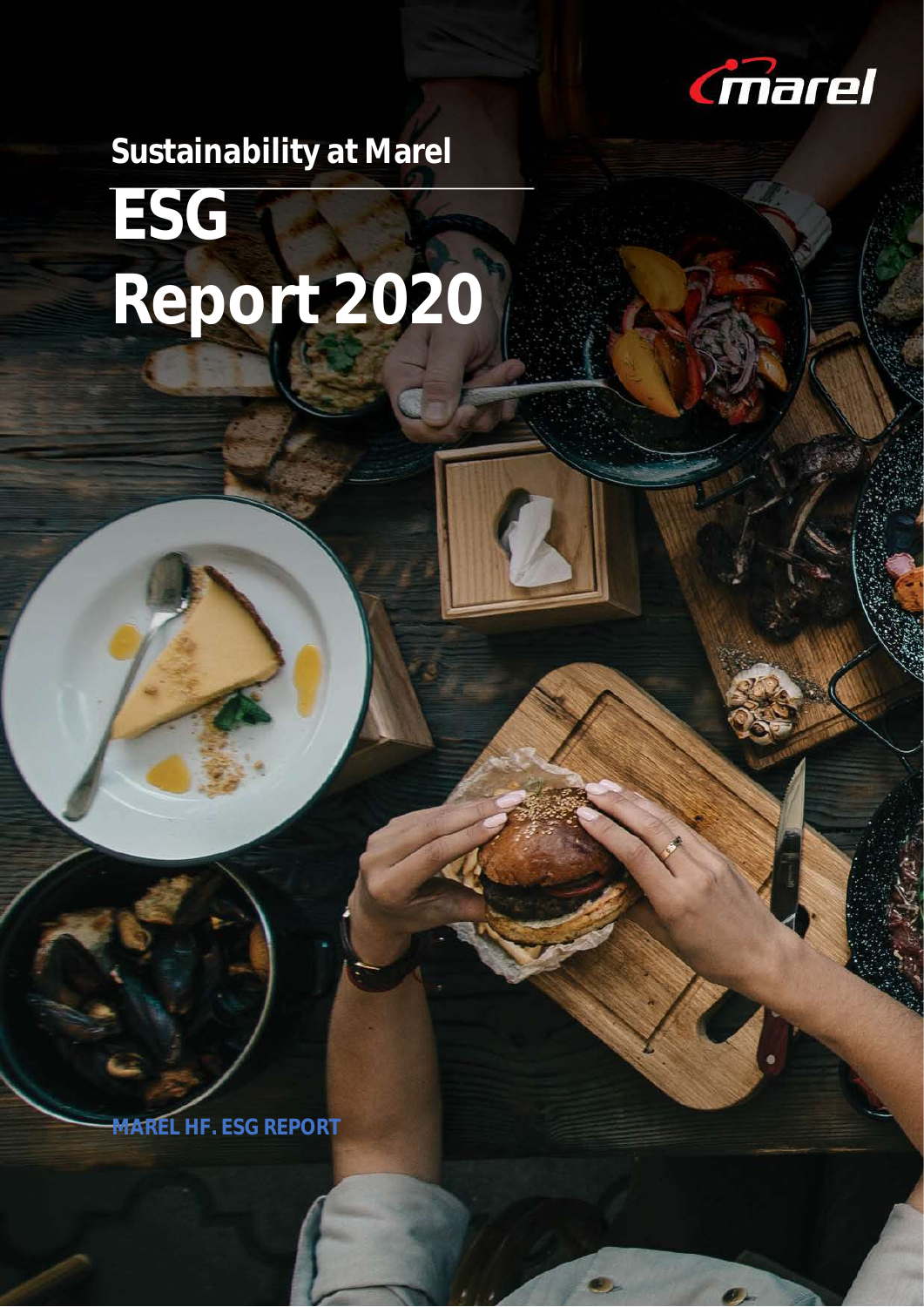**Being a responsible corporate citizen is a top priority for Marel. The company takes great pride in embedding sustainability in everything it does to create long-term value for its customers and help them minimize their resource use and emissions while simultaneously aligning its own operations with socially and environmentally accepted principles.** 

Marel is a leading global provider of advanced processing equipment, systems, software and services to the poultry, meat and fish industries. Marel has a global reach with a local presence in over 30 countries, with sales and service engineers servicing customers in over 140 countries.

Marel's company values are Unity, Excellence and Innovation. These values represent the company's shared ideals and standards. The values provide direction in Marel's everyday operations. The company's employees took part in defining the values.

# **RESPONSIBLE GOVERNANCE**

Marel established a [Corporate Social](https://marel.com/about/governance/?intref=csr-report-2018#policies)  [Responsibility](https://marel.com/about/governance/?intref=csr-report-2018#policies) policy in 2015 that focuses on three areas: people, planet and profits. The policy implements the ISO 26000 standard, guides Marel in contributing to the UN Sustainable Development Goals (SDGs) and takes guidance from the Sustainability Accounting Standards Board's (SASB's) Industrial Machinery and Goods.

Marel has been a signatory to the United Nations Global Compact since 2015 and a participant since 2017. Through its participation in the Global Compact Marel has focused in particular on the following SDGs:

- Goal 2: End hunger, achieve food security, improve nutrition and promote sustainable agriculture
- Goal 9: Build resilient infrastructure. promote inclusive and sustainable industrialization and foster innovation
- Goal 12: Ensure sustainable consumption and production patterns

Marel views innovation as its primary way to contribute meaningfully toward these goals. Innovation has always been a core driver of Marel's endeavors. Annually, the company invests about 6% of its revenues into research and development.

Marel is a member of the Nordic CEOs for a Sustainable Future coalition, created to inspire cooperative action towards the UN SDGs and the Paris Agreement in the Nordics. Since 2017 the company has taken part in the Nasdaq Sustainable Markets Initiative, following Nasdag's ESG [reporting guidelines.](https://www.nasdaq.com/docs/2019/11/26/2019-ESG-Reporting-Guide.pdf) Moreover, Marel follows the Euronext guidance on ESG reporting.

# *2020 ESG Highlights and Outlook*

Marel took several actions in 2020 to accelerate its ESG journey, including integrating sustainability and finance by securing a new EUR 700 million sustainably linked syndicated credit facility; conducting a stakeholder materiality analysis among more than 160 individual stakeholders; establishing a Sustainability and ESG Committee; adopting a Green Energy Procurement Policy and committing to publishing diversity and inclusion data according to Equileap metrics, to accelerate progress towards gender equality. Equileap is a leading provider of data and insights on gender equality in the workplace.

Marel has committed to the Science Based Targets initiative to meet the goals of the Paris Agreement. Marel is aiming for carbon neutrality before 2050. The company will disclose its emission reduction target within the next two years once validated. Science-based targets provide companies with a clearly defined path to lead the way to a lowcarbon future. This marks an important next step in Marel's sustainability journey and its responsibility as a corporate citizen to support and enable sustainable development.

To improve the disclosure of climate-related risks and opportunities, Marel has also committed to integrating the recommendations of the Task Force on Climate-Related Financial Disclosure (TCFD) into its 2021 climate-risk reporting.

Marel's Board of Directors has agreed to include ESG metrics in the short-term incentive program for the CEO and the Executive Team in 2021.

#### *Sustainability Governance*

In 2020, Marel established a Sustainability and ESG Committee as a sub-committee of the Executive Team, as shown in the diagram below. The committee is composed of representatives from Marel's core functional areas, including Supply Chain, Innovation, Global Markets, Marketing &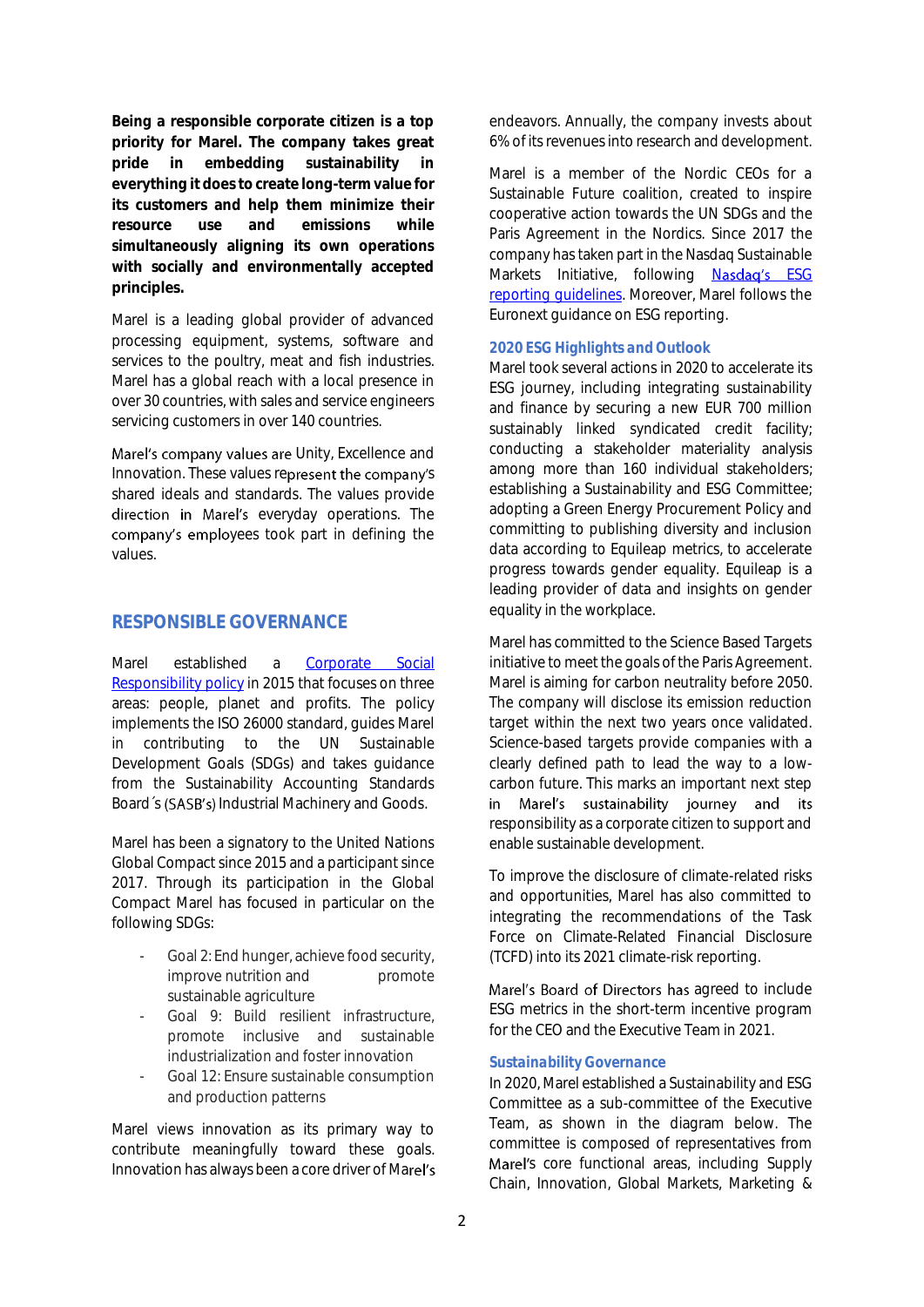Communication and Finance. The committee makes recommendations to the Executive Team for decisions on sustainability related issues. Among other roles, the committee ensures that sustainability related themes relevant to Marel's strategy and its key stakeholders are discussed and prioritized internally.



Headed by the Director of Sustainability & Community Engagement and supported by Internal Audit, Supply Chain and Finance.

\*\* Established in September 2020 representing Marel's core functional areas. The committee makes recommendations to the Executive Team.

#### *Risk Management*

Effective risk management is the key to Marel's sustainability and underpins the company's longterm relationship with its customers and other stakeholders. The risk management process is overseen by the Board of Directors.

## *Data Assurance*

Marel's key stakeholders are increasingly interested in its ESG data disclosure and transparency. The company took many actions to improve its ESG disclosures in 2020, including enhancing alignment with article 66 (d) of the Icelandic Financial Statements act on nonfinancial disclosure, the SASB Industrial manufacturing goods standard and the Euronext ESG guidelines. Non-financial data has been partially validated by third parties and the utmost care has been taken to collect, analyze and record the numbers published in this document.

As a global company with operations in more than 30 countries, Marel now has more granular and better-quality data available for more of its sites, compared to when it started reporting its ESG data in 2015. This is particularly the case for Marel's environmental data. The company has aligned the methodology for collecting this data with the guidelines of the Greenhouse Gas Protocol. As a result, Marel has partially restated 2019 numbers where necessary, following the advice of Sustainalize, a corporate sustainability consultancy that has calculated all of Marel's environmental data since 2019. Human resources data is collected and verified internally, with all sites connected and reporting into a single enterprise system.

# *Nasdaq ESG Reporting Guidelines*

Since 2017, Marel has participated in the Nasdaq Sustainable Markets Initiative, with the intention of improving ESG disclosure and transparency. Marel followsthe Nasdaq ESG reporting guidelines and has been certified as a Nasdaq ESG Transparency Partner in 2019.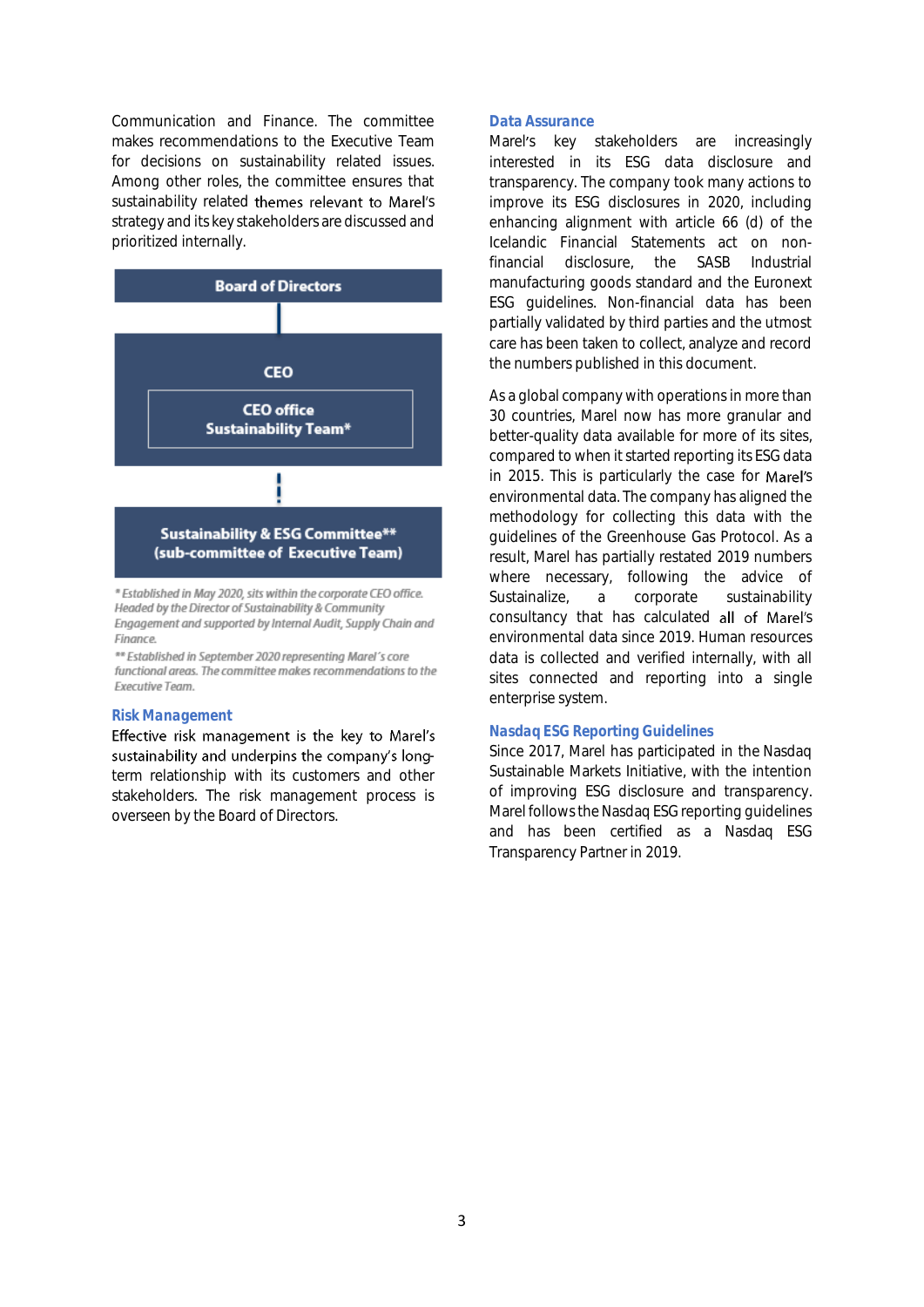\* Restated in line with the guidelines of the Greenhouse Gas Protocol

|                 | Nasdaq ESG Indicator                                                             | 2020     | 2019      |
|-----------------|----------------------------------------------------------------------------------|----------|-----------|
| E1              | Direct & indirect GhG emissions (tCO2e)                                          | 13,412   | $22,708*$ |
| E1.1            | Scope 1                                                                          | 6,321    | $5,857*$  |
| E.1.2           | Scope 2                                                                          | 4,519    | $4,538*$  |
| E.1.3           | Scope 3                                                                          | 2,572    | 12,313    |
| E <sub>2</sub>  | Emission intensity (kgCO2 per EUR 1,000)                                         | 10.83    | $17.68*$  |
| E3              | Energy usage (GWH)                                                               | 49.2     | 49.5      |
| E3.1            | Directly consumed                                                                | 16.9     | 17.1      |
| E3.2            | Indirectly consumed                                                              | 32.3     | 32.4      |
| E <sub>4</sub>  | Energy intensity (MWH per FTE)                                                   | 7.6      | 7.9       |
| E <sub>5</sub>  | Energy mix - renewables                                                          | 54%      | 52%*      |
| E <sub>6</sub>  | Water usage                                                                      |          |           |
| E7              | Environmental operations                                                         | Yes      | Yes       |
| E7.1            | Formal environmental policy                                                      | Yes      | Yes       |
| E7.2            | Specific waste, water, energy, and/or recycling policies                         | Yes      | Yes       |
| E7.3            | Recognized energy management system                                              | Yes      | <b>No</b> |
| E8              | Climate related risk oversight                                                   | Yes      | <b>No</b> |
| E9              | Sustainability issue oversight                                                   | Yes      | Yes       |
| E <sub>10</sub> | Climate risk mitigation                                                          |          |           |
| S1              | CEO pay ratio (CEO total compensation to median Icelandic FTE<br>compensation)** | 19.3:1   | 18.3:1    |
| S1.2            | Reported in regulatory filings                                                   | Yes      | Yes       |
| S <sub>2</sub>  | Gender pay ratio                                                                 | 3.4%     | 8.4%      |
| S3              | Employee turnover ratio                                                          | 9.8%     | 10.9%     |
| S4              | Gender diversity (total enterprise)                                              | 16/84    | 16/84     |
| S4.3            | Executive Team (women/men ratio)                                                 | 44/56    | 17/83     |
| S <sub>5</sub>  | Temporary worker ratio (third party and temporary FTEs)                          | 9.8%     | 13.6%     |
| S6              | Non-discrimination policy                                                        | Yes      | Yes       |
| S7              | Injury rate*** (total recordable incident rate)                                  | 0.91     | 1.24      |
| S8              | Global health & safety policy                                                    | Yes      | Yes       |
| S9              | Child & forced labor policy                                                      | Yes      | Yes       |
| S9.2            | Policy covers suppliers and vendors                                              | Yes      | Yes       |
| S10             | Human rights policy                                                              | Yes      | Yes       |
| S10.2           | Policy covers suppliers and vendors                                              | Yes      | Yes       |
| G1              | Board diversity (women/men ratio)                                                | 43/57    | 43/57     |
| G1.2            | Committee chairs (women/men ratio)                                               | 33/67    | 33/67     |
| G <sub>2</sub>  | Board independence                                                               | Yes 100% | Yes 100%  |
| G2.1            | CEO prohibited from serving as board chair                                       | Yes      | Yes       |
| G <sub>3</sub>  | Incentivized pay                                                                 | No       | <b>No</b> |
| G4              | Collective bargaining                                                            | Yes      | Yes       |
| G <sub>5</sub>  | Supplier code of conduct (for vendors or suppliers)                              | Yes      | Yes       |
| G6              | Ethics & anti-corruption (policy in place)                                       | Yes      | Yes       |
| G7              | Data privacy (policy in place)                                                   | Yes      | Yes       |
| G7.2            | Steps taken to comply with GDPR                                                  | Yes      | Yes       |
| G8              | Sustainability report (published and filed)                                      | Yes      | Yes       |
| G9              | Disclosure practices (UN Global Compact, SASB)                                   | Yes      | Yes       |
| G9.2            | UN Sustainable Development Goals                                                 | 2, 9, 12 | 2, 9, 12  |
| G10             | External validation assurance                                                    | Partial  | Partial   |

\*\* Changed methodology and restated 2019. CEO long-term incentives based on Black-Scholes

\*\*\* Changed from reporting total number of injuries to Total Recordable Incident Rate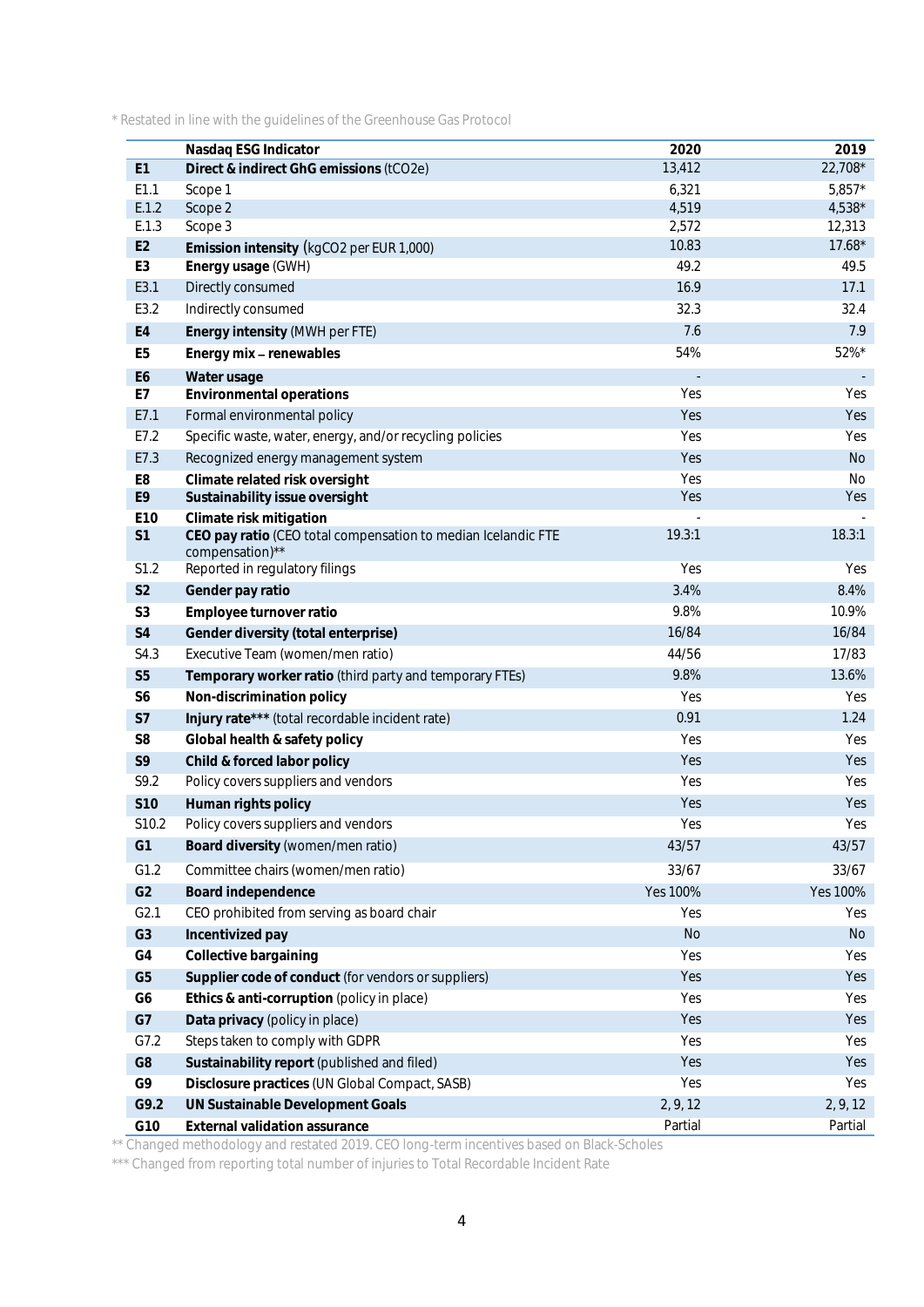# **SOCIAL RESPONSIBILITY**

Marel develops and builds food processing solutions that help feed a growing world population more safely and efficiently while seeking approaches that minimize its environmental impact. To meet these objectives, the company must act responsibly towards society, its people, customers and their social environment. Social responsibility is a priority of Marel's corporate culture, meaning that the company is dedicated to providing a safe and healthy working environment that fosters diversity and inclusion. Marel believes that it is essential to support individual and team development and to ensure the right of freedom of association.

One aspect of Marel's social responsibility is to engage actively and systematically with the local communities and stakeholders where it operates by seeking local participation and insights. Marel is investing in these locations for the long-term. This is good for business and helps to spur innovation, capacity building and know-how among Marel's current and future workforce.

Marel does not tolerate human rights violations in the value chain under any circumstances. This includes any forced labor, under-age labor or illegal labor conditions.

In April 2020, Marel implemented a Global Pay Policy during COVID-19, to secure minimum pay for a defined period of time if employees could not, for one reason or another, conduct their work due to the pandemic. Marel also approved a Flexible Working Policy globally, to be implemented in 2021. The policy is in line with the company's ambitions to be an employer of choice and the workplace of the future.

## *Human Resources*

The vision of Marel's Human Resources is that people drive the company's success. By encouraging a culture of learning with engaged people, Marel seeks value-added ways of working. The company provides a supportive and ambitious work environment that motivates and inspires people to make Marel's vision their own. To do this, the company provides a wide variety of training and opportunities for further education and career development.

# *Employee Engagement*

Marel strives to build a high-performance culture that encourages people to thrive and succeed. Employee engagement has been defined as the key factor in measuring the overall health and wellbeing of the organization. In 2019, Marel partnered with Gallup UK on an engagement journey, to benchmark Marel against top performing global companies in Gallup's database.

To reinforce the principles of employee engagement, managers are provided with engagement training where they gain advanced insights into how to lead teams with an intentional focus on engagement. This results in increased productivity, profitability and customer service metrics.

The company conducts its employee engagement survey annually and the results are openly communicated. Between surveys, all managers are required to identify specific engagement actions they and their team can take to enhance the team's engagement, with the aim of establishing positive and consistent engagement habits at work.

Safeguarding Marel's people and business continuity has been a priority during the pandemic. The company therefore conducted an additional Gallup survey in November 2020, called "How do you feel?". The survey addressed wellbeing, safety, working from home status and preferences, communication and agility. The results provided Marel with valuable insights on the wellbeing of its people and their preferences on future ways of working, including a flexible working policy to support employees.

#### *Marel Employees*

To manage seasonal fluctuations in order processing, and other variances in project load, Marel employs a number of temporary workers. In 2020, the proportion of full-time third party and temporary workers was 9.8% (2019: 13.6%).

| <b>Employees in FTEs</b> | 2020  | 2019  |
|--------------------------|-------|-------|
| Europe, Middle East and  | 4,263 | 4,093 |
| Africa                   |       |       |
| Americas                 | 1.471 | 1,423 |
| Asia and Oceania         | 343   | 311   |
| Employees                | 6,077 | 5,827 |
| 3rd party workers        | 387   | 476   |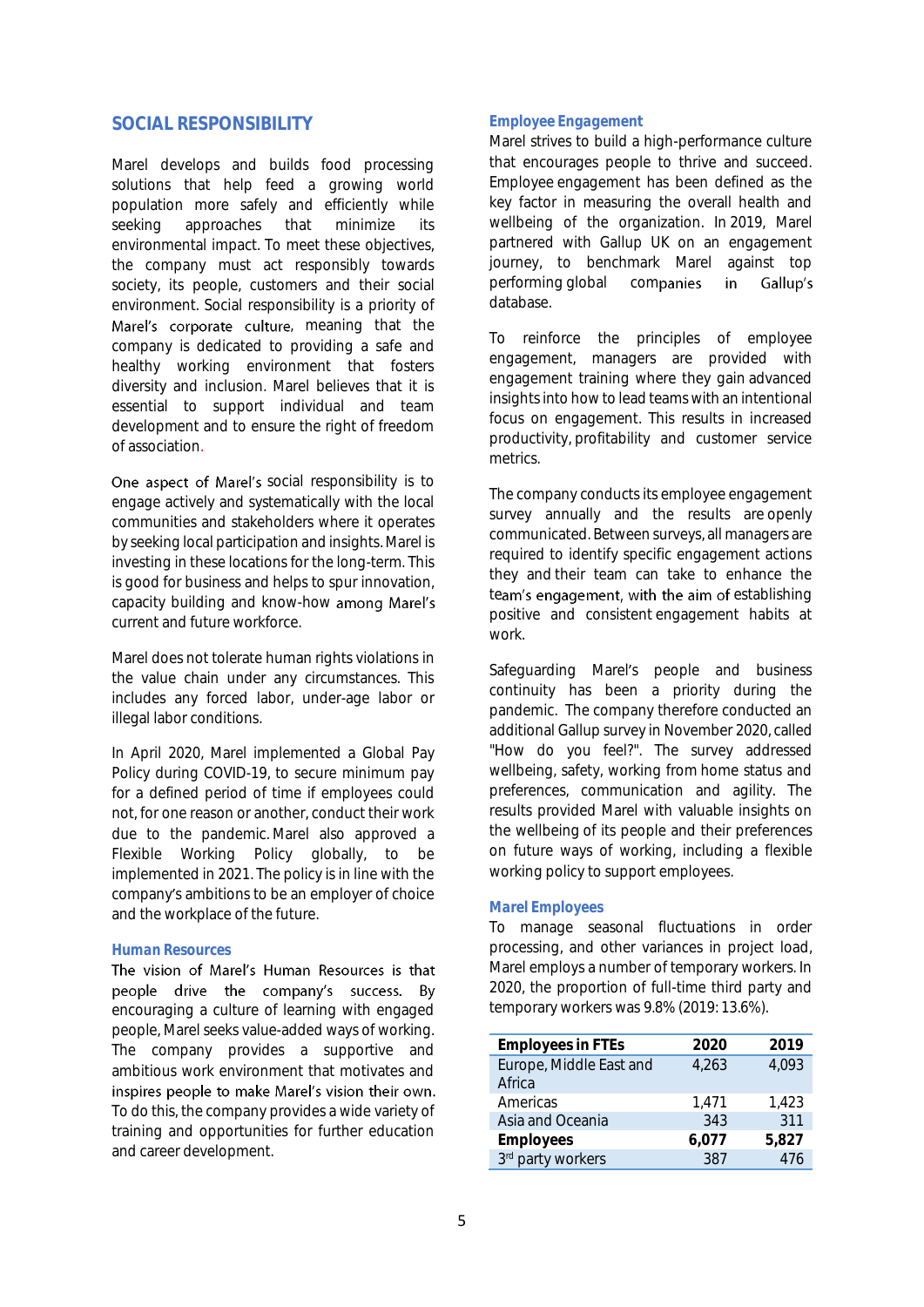| Average number of total | 6.464 | 6.303 |
|-------------------------|-------|-------|
| full-time employees     |       |       |
| during the year         |       |       |

#### *Health, Safety and Environment (HSE)*

Providing a healthy and safe working environment for Marel's employees, contractors and visitors is imperative, and the company takes pride in doing it well. HSE risks concern all of the company's stakeholders and Marel does its utmost to make sure employees have the necessary competence, environment, tools and instructions to perform their work professionally and safely.

Marel is a critical infrastructure company for the poultry, meat and fish processing industry. Marel's focus during COVID-19 is on keeping its employees and customers safe, while maintaining productivity of all manufacturing sites. Marel reorganized its manufacturing sites ensuring all sites remained open, although operating at below historical and targeted utilization rates. Marel´s response to COVID-19 is led by a global task force, which was formed in January 2020 and has 15 regional crisis management teams. Updates are provided to all employees, the management team and the Board of Directors.

Local management within all Marel entities is responsible for ensuring that processes and procedures are established to comply with Marel's HSE policy and local laws. Although there were travel restrictions in 2020, Marel continued to train employees remotely through the company's HSE program.

#### *HSE statistics*

|      | Number of total     | <b>TRIR</b> |
|------|---------------------|-------------|
|      | reportable incident | based on    |
|      | rate (TRIR)         | headcount   |
| 2020 | 60                  | 0.91        |
| 2019 | 72                  | 1 24        |

HSE facilitates the process for improvements, globally, in accordance with Marel's Global HSE [Policy.](https://marel.com/media/4m1n2txw/hse-policy-nov-2020.pdf) 

# *Diversity and Inclusion*

Marel's [Diversity and Inclusion policy](https://marel.com/media/41wmsszp/marel-s-diversity-policy.pdf) sets out the company's commitment to fostering, cultivating and preserving a culture of diversity and inclusion, while increasing job satisfaction and wellbeing in the workplace. The policy supports Marel in becoming a company where diversity and

inclusion are recognized and valued, and all employees are treated with respect and dignity.

Marel's diversity and inclusion policy applies to all employees and governance bodies, including the Board of Directors, its sub-committees and the Executive Team. The policy rests on the following pillars, which are all equally important:

- 1. Ensuring equal opportunity
- 2. Promoting a company culture of tolerance, diversity and inclusion
- 3. Acting strongly and decisively against any bullying, violence or harassment
- 4. Increasing the visibility of Marel as an employer of choice

Marel's diversity and inclusion committee is appointed biannually, and its members must represent the diversity of the employees and the communities in which they work.

Gender diversity within the Board of Directors remained stable at 43% female (2019: 43%) following the election of Lillie Li Valeur at the AGM on 18 March 2020. After consolidation within the Executive Team in March 2020 gender diversity rose to 44% female (2019: 17%). At an overall employee level, gender diversity remained static compared to 2019 (16% female, 84% male). In 2020, the median gender pay gap narrowed to 3.4% (2019: 8.4%). Marel supports gender diversity across the whole organization including acquired companies and has committed to publish diversity and inclusion data according to Equileap metrics in 2021.

#### *Gender diversity (women/men ratio)*

|      | Board of         | Executive | Total      |
|------|------------------|-----------|------------|
|      | <b>Directors</b> | Team      | enterprise |
| 2020 | 43/57            | 44/56     | 16/84      |
| 2019 | 43/57            | 17/83     | 16/84      |
|      |                  |           |            |

# *Human Rights and Illegal Labor*

Marel has a zero-tolerance policy for human rights violations, including child labor or illegal labor conditions. No Marel facility shall be associated with illegal labor conditions or forced labor and all employees must have reached the legal working age in the country where they work. Since 2017, Marel has required all new suppliers to comply with its standards on issues related to human rights and labor, as described in Marel's Code of Conduct.

No human rights violations were reported at Marel in 2020 or in the previous year.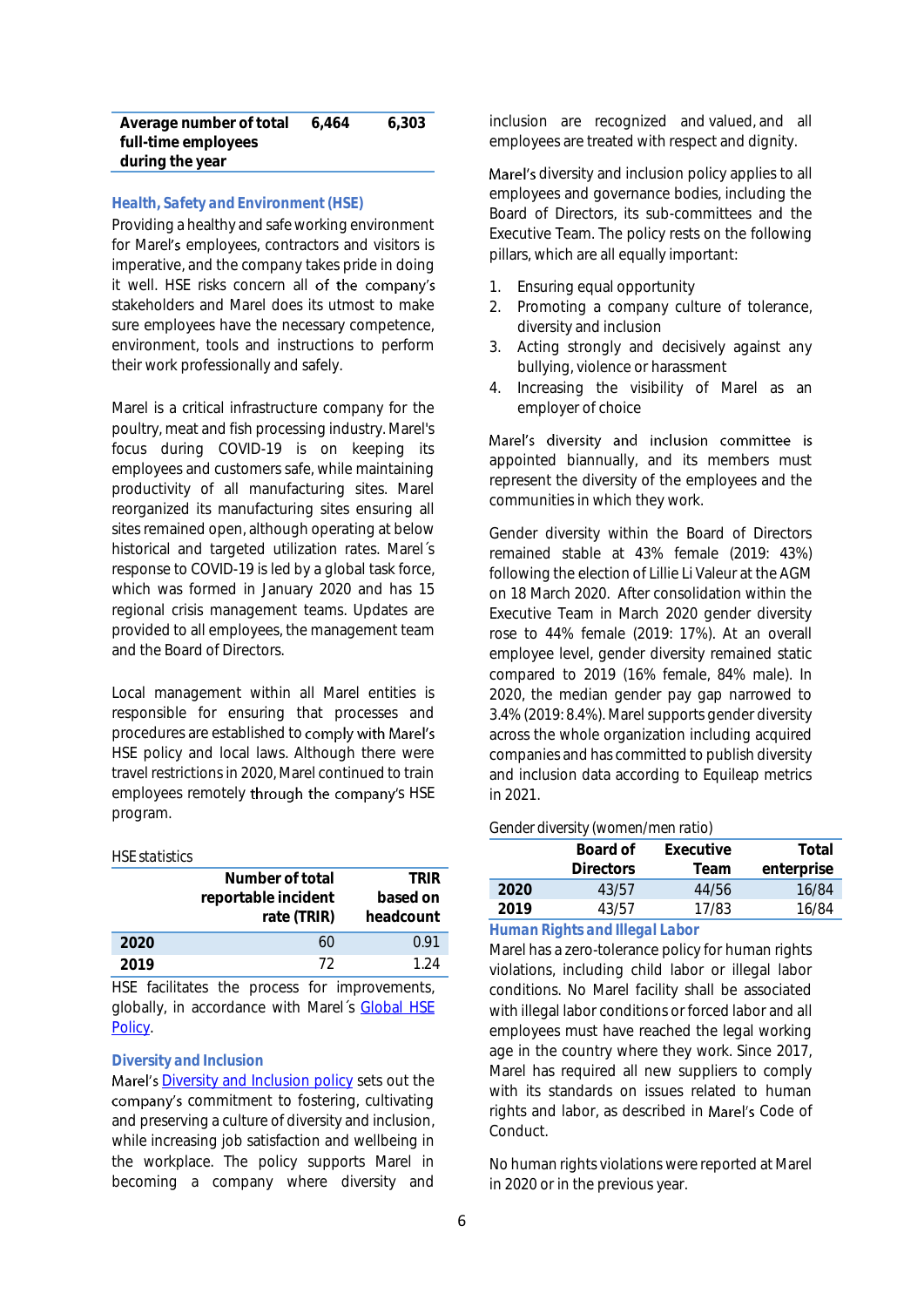# *Freedom of Association*

Marel is committed to respecting all employees' freedom of association and their right to collective bargaining without discrimination, as established in the Freedom of Association and Protection of the Right to Organize Convention [\(C. 87\)](http://www.ilo.org/dyn/normlex/en/f?p=NORMLEXPUB:12100:0::NO::P12100_INSTRUMENT_ID:312232) and the Right to Organize and Collective Bargaining Convention [\(C.98\)](http://www.ilo.org/dyn/normlex/en/f?p=NORMLEXPUB:12100:0::NO::P12100_INSTRUMENT_ID:312243). Marel ensures that these rights can be exercised by all employees, business partners and those directly associated with Marel's services, products and operations.

## *Local and Global Communities*

Through Marel's Global Charitable Giving and [Social Participation Policy](https://marel.com/en/about-marel/corporate-social-responsibility/social-participation-guidelines) the company actively participates in local communities in the countries where it operates. This helps Marel to align its vision and purpose with activities beyond its core business activities.

The company's focus is mainly on educational outreach in collaboration with local educational institutions, and the continuing education of employees. Most Marel locations have internships and trainee programs, to support talented young professionals entering the workforce with developing their skills in a professional and safe environment.

In 2020, Marel partnered with the Red Cross, donating EUR 1.0 million to improve the food security of the most vulnerable communities in South Sudan.

Another aspect of engaging with local communities is the company's commitment to fast-tracking social initiatives in developing regions related to food security and access to a nutritious diet and clean water. By introducing new food processing technologies to these locations, Marel can have an immediate and radical effect on production capabilities, worker safety and food traceability. One of Marel's growth opportunities is the creation of shared value through partnerships in new markets. By delivering market-altering solutions Marel intends to positively impact both general wellbeing and economic progress in all of the company's markets.

# **ENVIRONMENTAL RESPONSIBILITY**

Throughout the entire value chain, Marel encourages and promotes the most efficient use of resources to minimize environmental impact and prioritize environmental protection in food processing. Innovation is at the core of this strategy. By continuously focusing on the creation of new methods for improving yields and minimizing waste in food production, Marel is reducing the use of scarce resources such as energy and water while promoting food safety, traceability and animal wellbeing.

Climate change related risks are a critical and relevant issue for Marel to manage, both internally and for its customers. To manage climate risks in the food value chain, Marel needs to assist customers with using less natural resources, while minimizing their CO2 footprint during production. The company is implementing several projects including a Green Energy Procurement Process, a global environmental data collection platform and a responsible supply chain initiative, to support precautionary approaches to environmental challenges and to promote greater environmental responsibility along the entire value chain. Marel is also conducting further analysis on the materiality of its scope three emissions.

Marel has formally committed to the Science Based Targets initiative and set a clearly defined path to achieve carbon neutrality before 2050.

To improve the disclosure of climate-related risks and opportunities, Marel has also committed to integrating the recommendations of the TCFD into its 2021 climate-risk reporting.

## *Sustainability Innovation Scorecard*

A Sustainability Scorecard has been a part of Marel's product development process since 2017, which requires the inclusion of sustainable features of products from the first stage of the product development process. The scorecard is intended to assist Marel's innovation team in focusing on improving sustainability in the food value chain. In 2020, 96% (2019: 87%) of all new innovation projects approved for further development were rated according to a sustainability scorecard in the feasibility stage.

# *Sustainable Supply Chain*

In 2020, Marel implemented a sustainable procurement roadmap that it developed in 2019.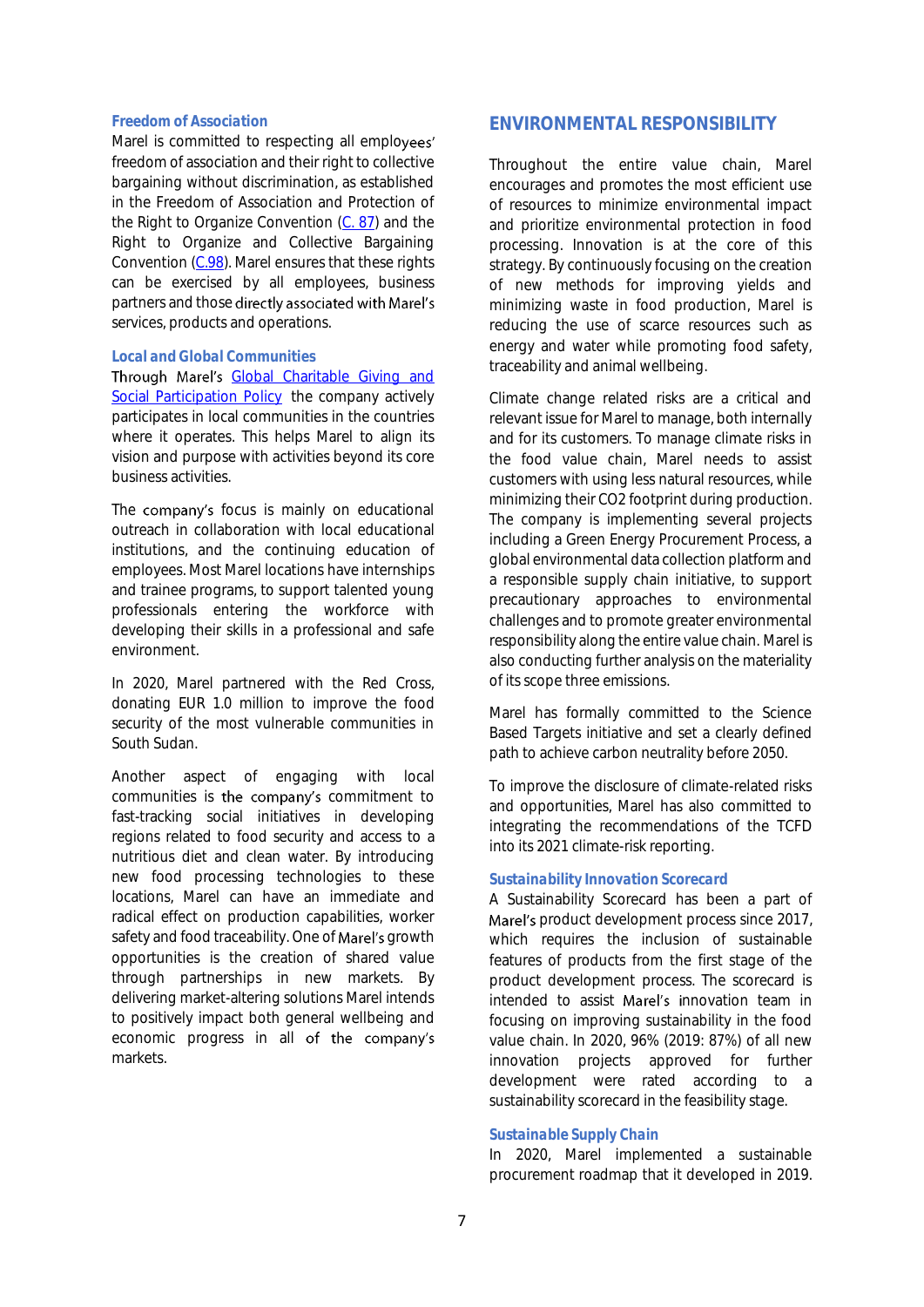The company continues to work towards creating a sustainable supply chain for its manufacturing locations and external supply base. Marel has done further analysis on its supply chain throughout the year, which has led to the creation of a supply chain sustainability program with set ambitions focusing on energy, waste management, transportation, health and safety, and social conduct at Marel's manufacturing locations as well as in Marel's partnerships with suppliers globally.

# *Supply Chain Risk Management*

During the pandemic the importance of supply chain resilience has been severely stressed. As a critical infrastructure company in the food industry all of Marel's manufacturing sites are classified as essential. Supply chain risk management is a key capability in Marel's procurement processes. In 2020 Marel has strengthened its supply chain risk processes, looking at various risk categories including critical materials.

# *Life Cycle Analysis*

In 2020, Marel finalized its fourth core crossindustry solutions life cycle analysis and its environmental impact. This allows Marel to better understand the full carbon footprint associated with its solutions, from design through production until end-of-life, therefore enabling Marel's innovation team and customers to understand and improve the environmental footprint of Marel's solutions.

#### *Waste Management*

The operational and environmental risk associated with waste management is material for Marel. In prior years, the company considered this risk to be very material.

The company made significant improvements with digitizing and improving efficiency in its waste management, following a full-scale analysis of its waste footprint, which now includes all major manufacturing locations.

In 2020, Marel recycled or reused 72% (2019: 74%) of its total waste volume of 4,808 tons (2019: 5,573 tons). The company therefore reduced its total waste volume by 14% in 2020.

#### *Energy*

In 2020 Marel adopted a Green Energy Procurement Policy on the preferred sourcing of green energy for electricity. The aim is to phase out

the use of grey energy, in favor of green energy sources. The company is making continuous upgrades to manufacturing equipment to increase its energy efficiency along with other capabilities.

#### *Energy consumption and intensity*

|      | Total | KWh per $m2$ | MWh per  |
|------|-------|--------------|----------|
|      | GWh   |              | employee |
| 2020 | 49.2  | 104          | 7.6      |
| 2019 | 49.5  | 109          | 7 Q      |

Marel's primary sources for electric energy are renewable energy and natural gas, with around 54% (2019: 52%\*) of all electricity energy consumed by Marel produced by renewables and 22% (2019: 29%) generated by burning natural gas.

#### *Electricity consumed by Marel by origin*

|            | Non-renewable | Renewable |
|------------|---------------|-----------|
| 2020       | 46%           | 54%       |
| 2019       | 48%           | $52\%$ *  |
| *Restated. |               |           |

#### *Carbon Emissions*

Despite the company's efforts to continually minimize its environmental footprint, overall carbon emissions have been rising steadily over the past few years, as a result of Marel's growing operations. The two largest contributors to Marel's carbon footprint are energy consumption in facilities and employee air travel. In 2020, emissions were lower than in previous years mainly due to less employee travel as a result of COVID-19. The pandemic has taught Marel to do things differently and some of the new ways of working are shaping the workplace of the future, minimizing future carbon emissions.

To better understand the carbon footprint of the energy Marel consumes, all facilities report on the generation source(s) of the energy they use to produce electricity and heating. In collaboration with Sustainalize, a company that calculates Marel's carbon footprint, emissions are categorized as follows:

- Scope 1 emissions are from mobile combustion emissions from vehicles operated by the company and natural gas burned to heat facilities.
- Scope 2 emissions are mostly from the electricity used in offices and manufacturing facilities as well as waste management from manufacturing.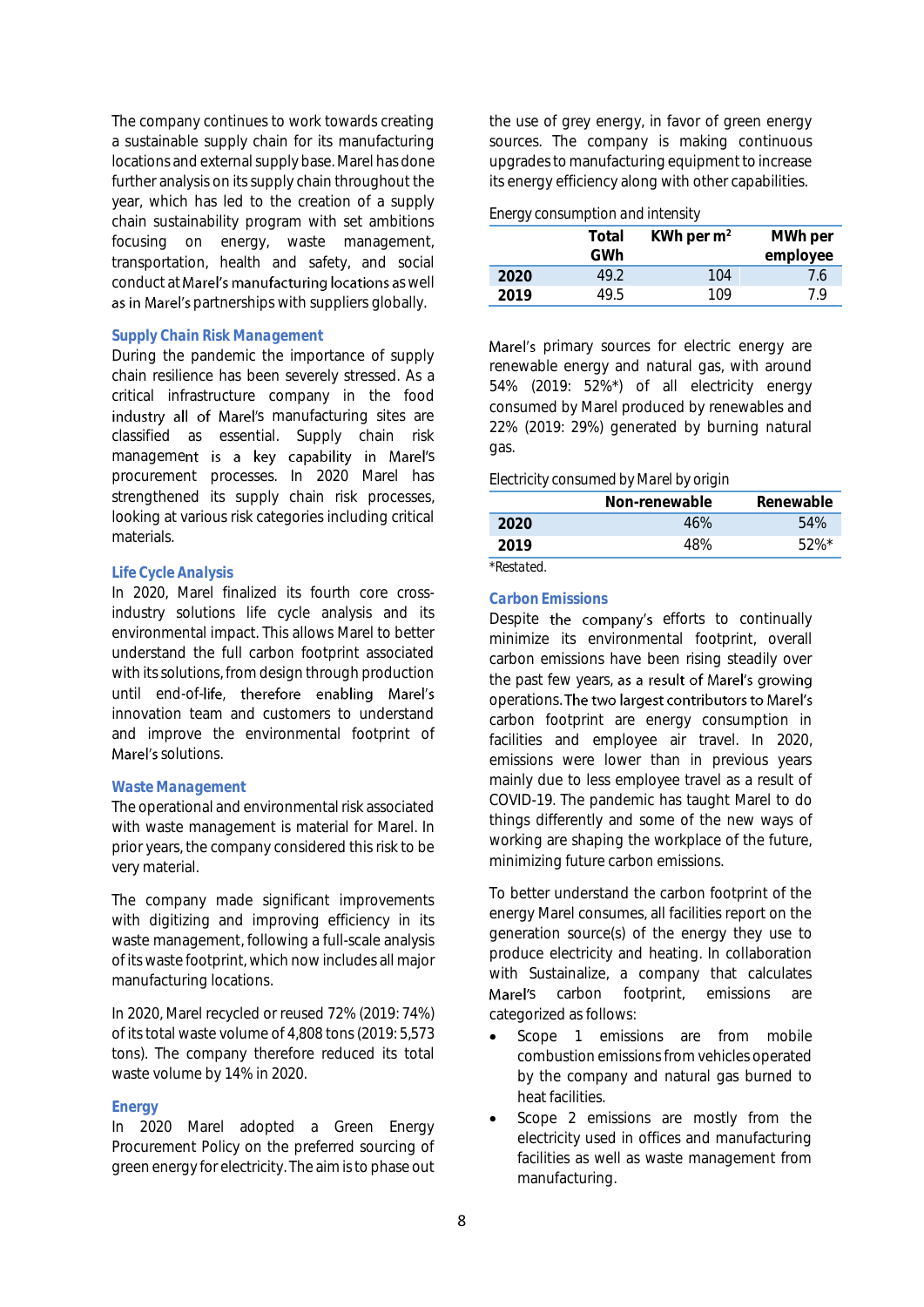Scope 3 emissions are mainly the result of employee air travel. Other upstream or downstream activities are currently not included. However, the company is analyzing them further, as part of its commitment to setting science-based targets.

| Scope 1 – Mobile combustion from company cars |  |
|-----------------------------------------------|--|
| and heating                                   |  |

| Carbon    | tCO <sub>2e</sub> | tCO2e    | Total tCO <sub>2e</sub> |
|-----------|-------------------|----------|-------------------------|
| emissions | from              | from     |                         |
|           | Vehicles          | Heating  |                         |
| 2020      | 3.235             | 3.086    | 6.321                   |
| 2019      | $2.758*$          | $3.099*$ | $5.857*$                |

*Scope 2 Heating and electricity*

| Carbon    | tCO <sub>2e</sub> | tCO2e | Total tCO <sub>2e</sub> |
|-----------|-------------------|-------|-------------------------|
| emissions | from              | from  |                         |
|           | Electricity       | Waste |                         |
| 2020      | 4.126             | 393   | 4.519                   |
| 2019      | 4.094*            | 444*  | 4.538*                  |

# *Scope 3 Employee business travel by air*

|                   | Total tCO2e |
|-------------------|-------------|
| 2020              | 2,572       |
| 2019              | 12,313      |
| <i>*Restated.</i> |             |

Most of Marel's larger facilities have installed an energy monitoring system, in order to understand and minimize the company's indirect carbon footprint.

Marel's travel policy aims to continuously reduce its carbon footprint by actively encouraging employees to use alternative means of meeting and communicating with each other and customers. With the onset of COVID-19, trade show participations were cancelled in March 2020, air travel was drastically reduced while Service Engineers and Installation Teams accelerated their journey in offering remote support to Marel's customers and colleagues. As a result, emissions from air travel decreased by 79% in 2020. Some air travel was replaced by travel in company cars, resulting in 17% higher carbon emissions from company cars in 2020. In a year of COVID-19 total carbon emissions have decreased by 41% in 2020 as currently measured. Going forward emissions from air travel are likely to increase as trade show activities and general business travel will pick up again. Marel will look to preserve some of the emissions savings through new ways of working.

## *Total carbon emission and intensity*

|                  | Total tCO2e | KgCO <sub>2e</sub> | kgCO2e per |
|------------------|-------------|--------------------|------------|
|                  |             | per FTE            | 1000 € of  |
|                  |             |                    | revenues   |
| 2020             | 13.412      | 2.075              | 10.83      |
| 2019             | 22.708*     | $3.603*$           | $17.68*$   |
| <i>*Restated</i> |             |                    |            |

# *Animal Wellbeing*

Marel's strong commitment to social responsibility extends beyond its employees and customers. Because Marel is in the food processing business, animal wellbeing is high on its agenda, particularly in research and development.

Animal wellbeing is a feature in the sustainability scorecard. By highlighting animal wellbeing in the sustainability scorecard, Marel is ensuring environmental and economic responsibility in the most crucial stages of the product lifecycle.

By instituting good animal wellbeing practices in general, Marel can increase the quality of its products and production while simultaneously reducing the carbon footprint of food processors using Marel solutions.

# **ECONOMIC RESPONSIBILITY**

Throughout the company, Marel promotes ethical business practices along the entire value chain through transparency, innovation and collaboration with all its partners. Long-term value creation and fair trade are vital aspects of how the company conducts business. Continuous operational and organizational improvements help its partners, customers and suppliers be compliant with international law, anti-corruption rules and compliance regulations. Revenue streams from all of Marel's business segments are aligned with the EU taxonomy. Marel encourages all parties to contribute equitably towards the societies in which they operate.

# *Economic Value Generated*

Marel operates a global network of sales and service units and produces a wide range of products that are manufactured in the Netherlands, the United States of America, Brazil, China, Iceland, Denmark, Germany, the United Kingdom and Slovakia.

Marel will continue to emphasize strong revenue growth, having achieved a compound annual growth rate of 21% since listing in 1992. One of the